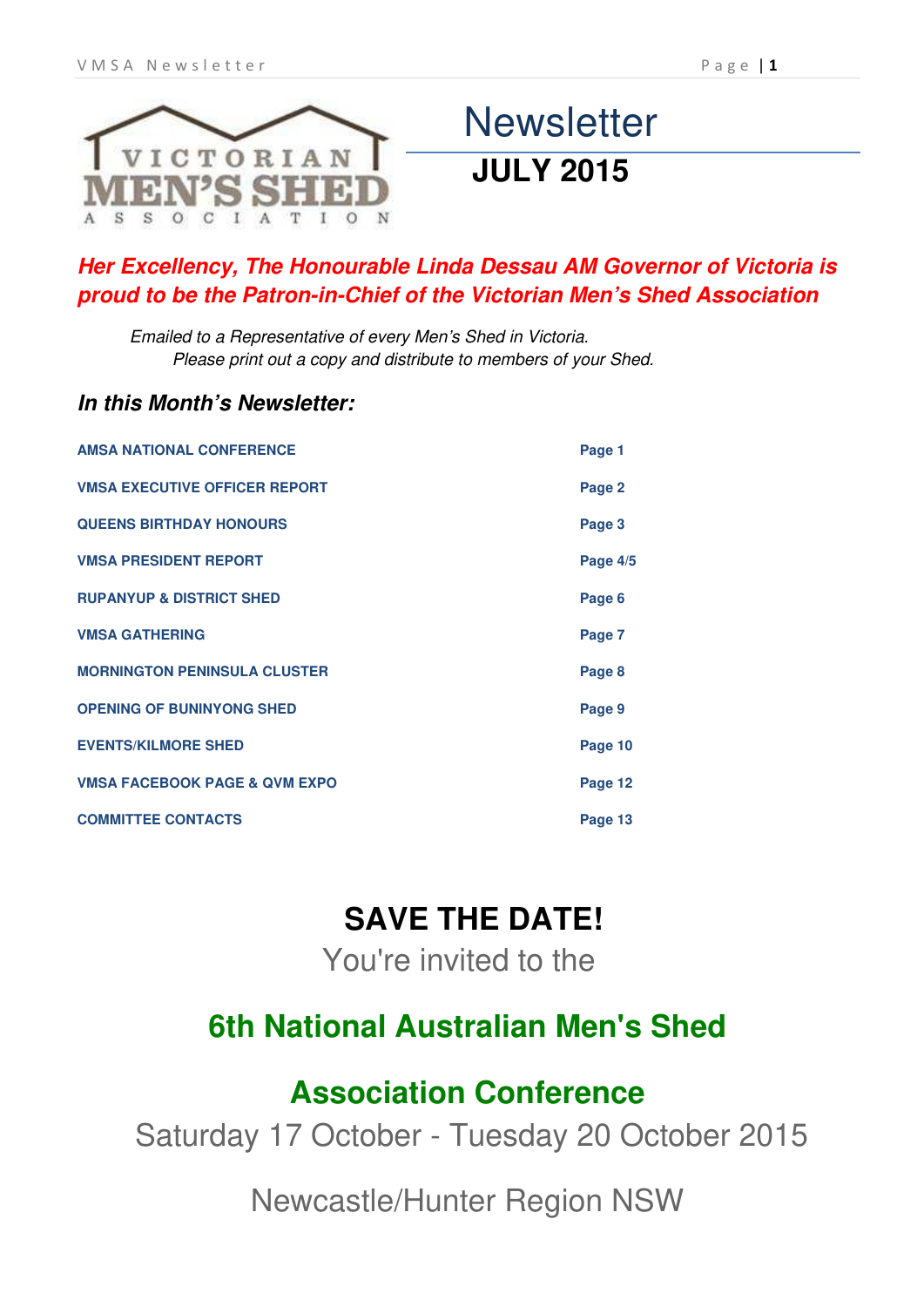# **VMSA Executive Officer Report**

Hi Shedders,

It has been a busy time within the VMSA and I have been spending a lot of time with sheds around the state. The VMSA State-wide Gathering hosted by the Monash Men's Shed was a sensation with 100 representatives from 30+ sheds enjoying an informative and interesting day.

## The next VMSA meeting will be our AGM.

I was at the Northwest Metropolitan Cluster meeting and was able to assist a number of sheds with advice etc. The Strengthening Men's Sheds New Build Grants were finalised and submitted to the Department of Health and Human Services. I was asked to attend the Central Panel evaluation of these applications and I am very proud to say the applications were excellent and very professionally prepared. DHHS Minister Mikakos will be considering the Panel's recommendations and the announcement of the successful applicants will be made in due course.

This month I was pleased to attend the AGM of the Northern Men's Shed in Craigieburn. This is a smallish shed but the AGM was well organised and well supported by the Council and other interested parties. Congratulations to the incoming President, Tom Rolls and typical of Graeme Pendlebury the hardworking, outgoing President he stepped up to take on the role of Secretary.

The VMSA committee has number of subcommittees working on a variety of areas relevant to our members. We are currently working on the areas of Training, OH&S and Marketing and we would appreciate any feedback from sheds or individuals to assist these subcommittees.

On a personal note I would like to thank Stuart Marshall from Euroa who has recently stepped down from the VMSA committee he has always been a great support to me and I know he will continue to do great work in the shed movement.

I would also like to welcome Barry Watson from Heywood who has stepped up to fill in the vacancy on the VMSA committee. Barry is a tireless worker for sheds from Heywood in the western corner of Victoria.

Organisations who purport to provide "Volunteer Work for Dole" type placements are being paid handsomely to do so and you should have a clear process to deal with this issue in place. Please look at page 8 regarding an information session on Work for the Dole.

We are coming into the AGM season and I would like to thank the sheds who have been updating me with any changes to their committees contact details and email addresses so we can update our database.

Just a follow up reminder, the VMSA has been inundated by calls hoping to get individual sheds directly. We have found several websites have used our mobile as the default contact for **all** sheds. Unfortunately we are unable to change the entry on these sites. I know your shed secretaries are busy people but could we prevail upon you to go to the attached site and update your shed details.

[https://www.dosomethingnearyou.com.au](https://www.dosomethingnearyou.com.au/)



**Ric Blackburn** 

**VMSA Executive Officer.**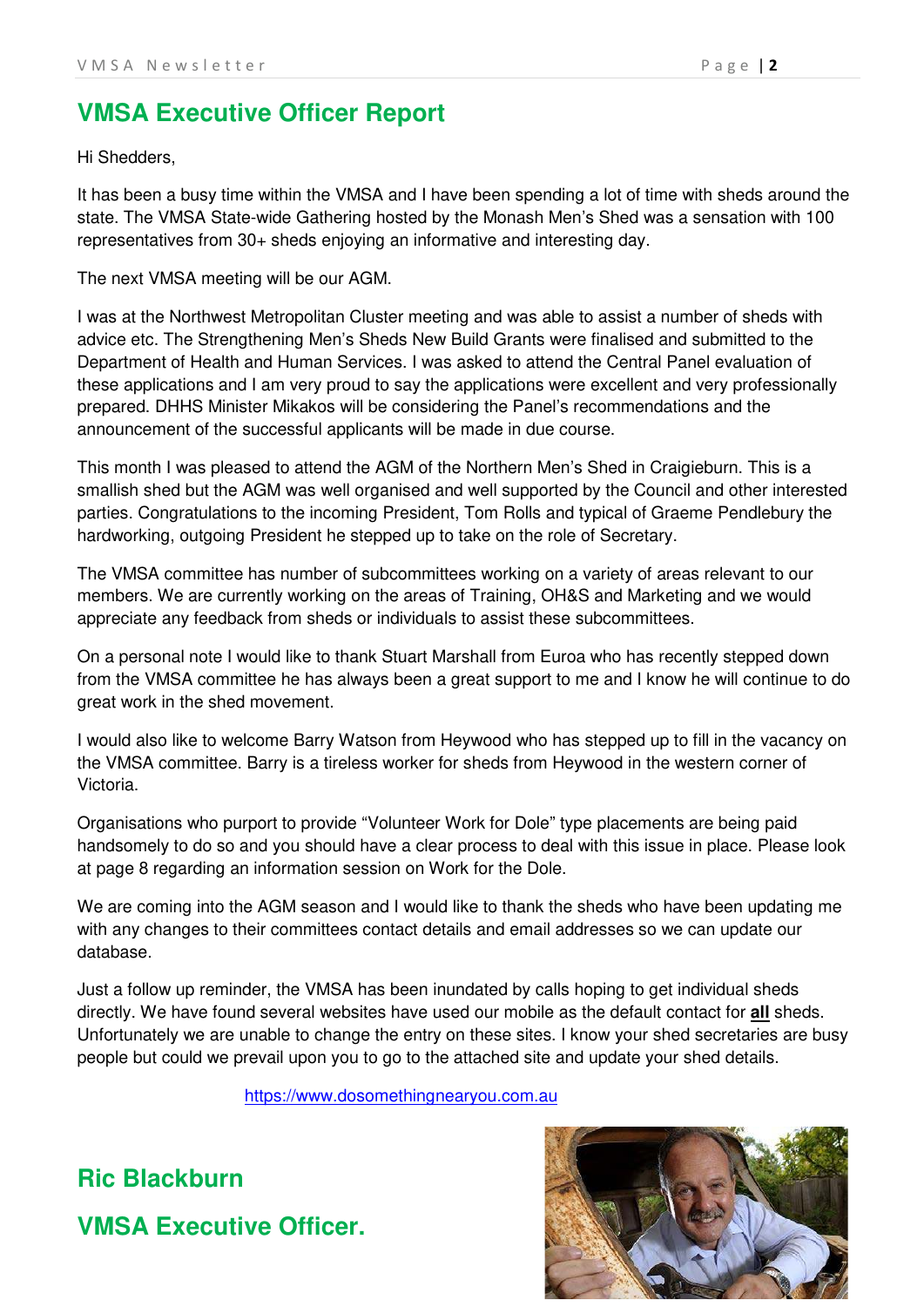# **Queen's Birthday Honours**



Chris & Kevin Svenson Celebration Morning Tea in the Shed

The people of Paynesville were proud to learn that Chris and Kevin were recognised for their wonderful community work at the Paynesville Men's Shed and RSL. The VMSA was pleased to respond to the Vice Regal Awards committee when the nomination was made last year. This year both Chris and Kevin were made members of the Order of Australia Medal for their selfless work for their community and specifically for the Paynesville Men's Shed and the Paynesville RSL.

Many people do extraordinary things in the Men's Shed Movement and go unrecognised. It is always gratifying to see their work being acknowledged. Typically of Chris and Kevin they talk about the work of everyone in Paynesville and modestly share their achievement with their community.

Chris Svenson wrote, "We feel very honoured to receive these awards. It took us nearly 4 years to get our Shed off the ground, but from the day the slab was laid, people came from everywhere to help. We often comment that we've never had to ask people to do anything – we simply say something needs to be done, and it happens! Our awards really belong to everyone in the Shed – it has been such a team effort. We know that the Men's Shed has helped many men deal with the challenges that life sometimes brings. From our point of view, we watch and marvel at just how amazing this organisation is, and we know that the community agrees with us. It has been an absolute pleasure to be part of this very rewarding journey".



**Monash Men's Shed and Indoor Aviation Men's Shed member Don Bladier showing off one of the delicate aircraft they build and fly.**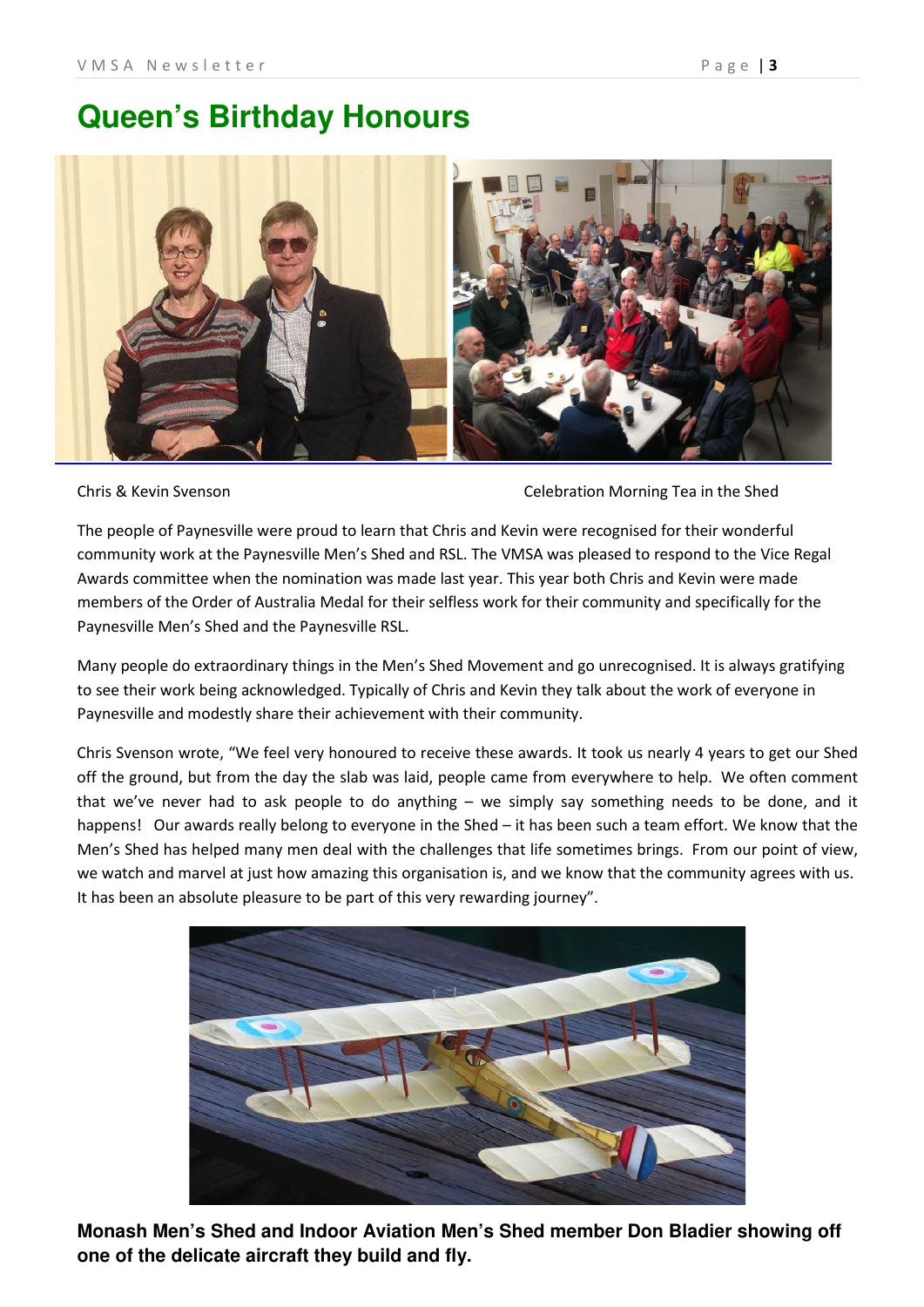# **VMSA Presidents Report**

## **Changes to the VMSA Committee**

The Victorian Men's Shed Association Committee wishes to advise the membership that at its last meeting held on 04/07/2015, it regretfully accepted the resignation of Committee Member and State Secretary Stuart Marshall from the Euroa Men's Shed.

In accordance with the requirements of our constitution, an election was held for the position of Secretary, and I am pleased to advise that Bruce Ward from the Ocean Grove Men's Shed has been appointed to the position of Secretary until our AGM in October.

The committee would like to thank Stuart for his time and effort during his term with the VMSA Committee and wish him well in his future endeavours, and with his work within the Euroa Men's Shed.



In dealing with the casual vacancy on the committee created by Stuart's resignation, the committee has appointed Mr Barry Watson from the Heywood Men's to fill the committee vacancy, and the remaining 15 month term of Stuart's appointment to the committee. Barry narrowly missed out on being appointed at the last AGM, and was the natural choice to this appointment.

In addition to being an active member of the Heywood Men's Shed, Barry also works very closely with the sheds in the South West Cluster that also includes a number of sheds in South Australia.

Barry bring the following experience to the VMSA and the State Committee.

Lecturer in Business/ Accounting Computing at various Universities around Melbourne. Currently running a business as an Accounting & Information Technology Consultant/Trainer.



(L-R) Barry Watson, Phil Keily & Heywood President Terry Swallow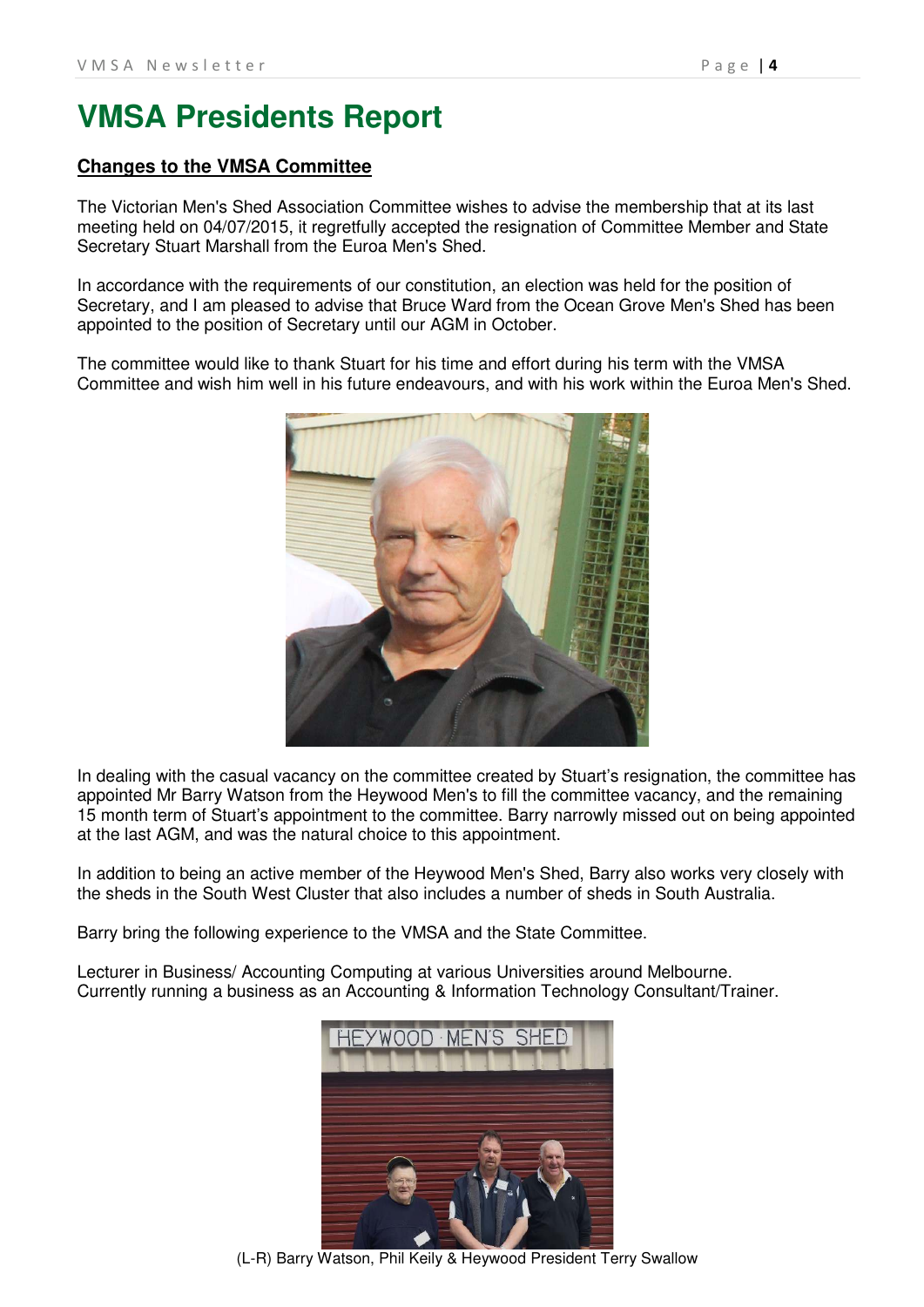# **VMSA Presidents Report cont.**

## **Update on Test and Tag Insurance**

At the Warrnambool Gathering a question was asked during the open forum "Is Test and Tagging covered under the AMSA Group Insurance Policy"?

Subsequent discussions with AMSA and the Insurance advisors have come back with **no** Test and Tagging is NOT covered under the AMSA Group Insurance Policy.

The reason being provided are that Tagging & Testing is more of an advice driven activity and would therefore likely have a claim related to Professional Indemnity: the failure to render professional advice or service, which is fully excluded by the Public & Products Liability policy under exclusion 7.18:

Tagging & Testing is a specialist service requiring certification and is therefore excluded by the Public & Products Liability policy (Statutory Certification). Further to this, where Tagging & Testing is done for a fee, there is a Professional Indemnity exposure that the Association Liability policy would not pick up as Tagging & Testing is seen as a trade.

It has also been confirmed that as the certification to perform Testing and Tagging is granted to an individual and not to a shed, any insurance would need to be provided by the individual as the shed is not able to provide insurance for a third party.

Based on this information the VMSA had contact with the Insurance advisors, to discuss what could be done to provide an Insurance coverage to cover this activity.

After discussions with a number of Insurers, the Insurance Advisors advised that a separate policy could be arranged, but would require the payment of a premium of approximately \$10,000 pa.

This was subsequently converted to for the policy to proceed there would need to be a minimum of 30 individual named in the policy and each would be charged a rate of \$350.00 per annum

A survey on survey monkey was set up for parties interested in taking up this policy to register their interest. To date there has been interest from

10 parties. This is well short of the 30 we needed for this policy to proceed. If your shed has not registered but are wanting to participate in this separate Insurance policy, please log on to <https://www.surveymonkey.com/s/AMSATestTag> and register your details.

Details on this were include in the VMSA Newsletters of March (page 6) and April (page 7).

If the number of individuals to be covered under this can get to 30 or above, we will be able to proceed with formalising a policy, if we cannot get the numbers to make this affordable, the sheds or the individuals will need to arrange their own insurance coverage for this activity.

We will keep you informed in the next newsletter.

Phillip Keily

Victorian Men's Shed Association

State President 2014 - 2015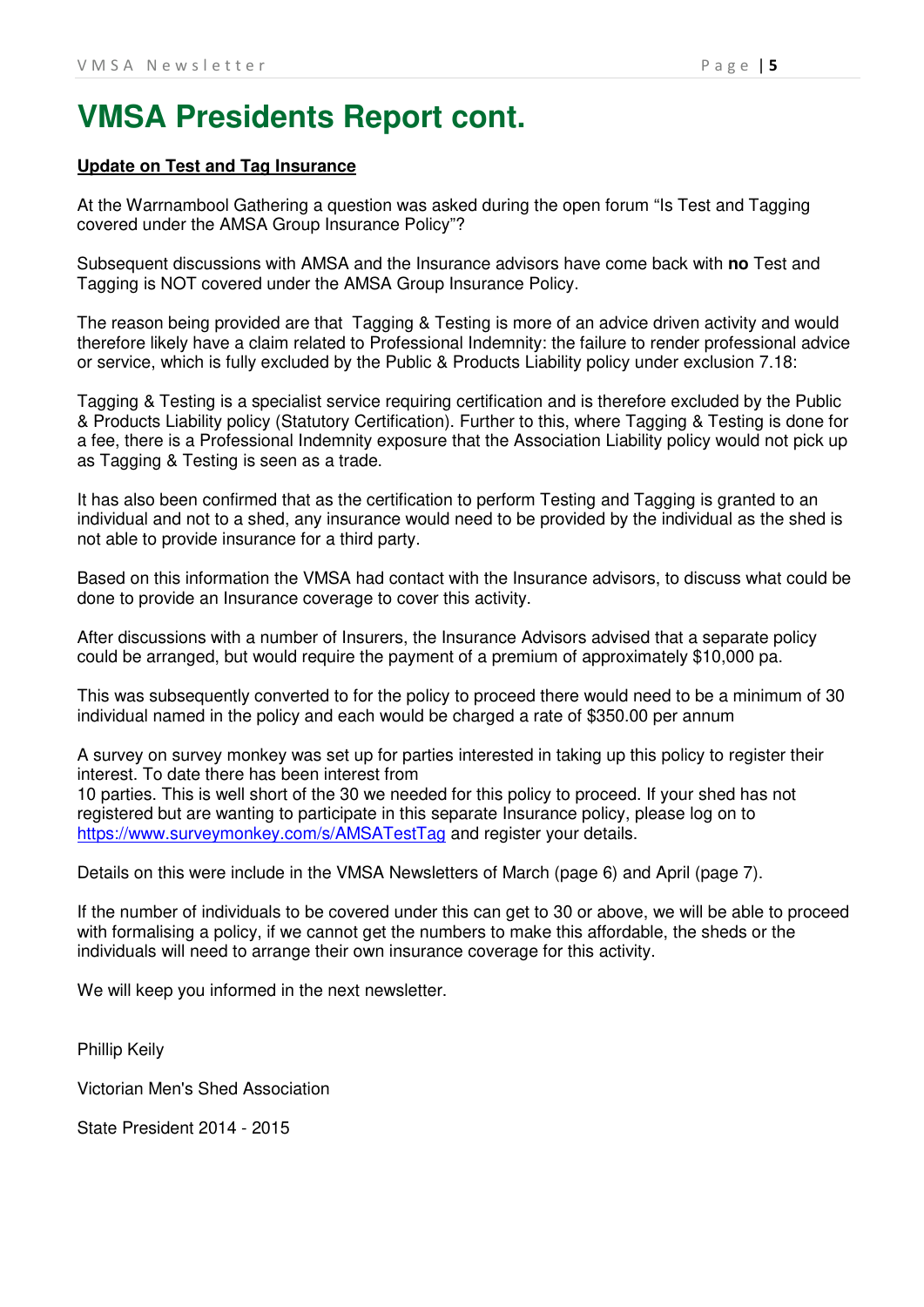# **RUPANYUP & DISTRICT MEN'S SHED**



Hi Folks,

I thought it was time to give you an update on the progress of the Rupanyup & District Men's Shed.

I've included some progress photos, starting with a few of the prospective members turning the first sod, up until the current digging the foundations and laying the stone to weather proof the surrounds.

I'll endeavour to show you the progress photos as project progresses.



Adrian Tyler

Mobile: 0427855097

[adrian.tyler@tylershrs.com.au](mailto:adrian.tyler@tylershrs.com.au)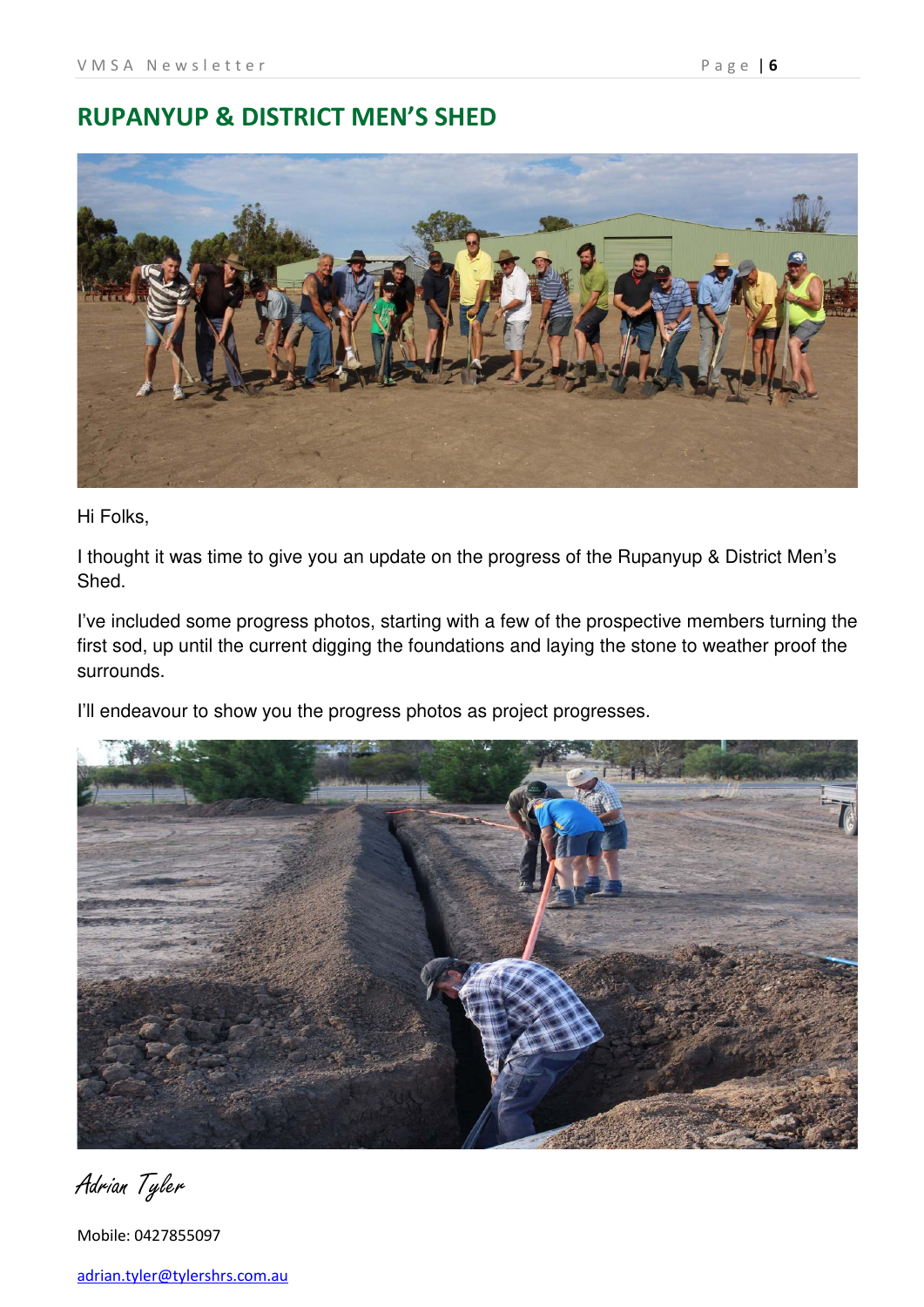# **VMSA STATE-WIDE GATHERING**



AMSA Patron & Adjunct Professor, Barry Golding Barry Golding and VMSA President Phil Keily

The VMSA State-wide Gathering was held on Friday the 3<sup>rd</sup> of July at the Waverley RSL.

The gathering was facilitated by the Monash Men's Shed in particular the incomparable John Gillies and John Schwarztman. The Monash shed hosted the gathering with great efficiency and eye for detail. They negotiated long term parking near the RSL and provided a shuttle to the venue and the shed which is just down the road. Around 90 shed representatives from up to 30 sheds enjoy the presentations and especially the Open Floor Forum which is a feature of all VMSA gatherings.

The highlight of the day was easily Professor Barry Golding who has just announced the launch of his new book **'***The Men's Shed Movement: the Company of Men***'.** Barry through researching his definitive book has identified the Tongala Men's Shed as the first 'Men's Shed' and has undertaken to launch his book in Tongala on Monday 16 Nov, 1pm for a 1.30pm formal start at Tongala Men's Shed in Tongala. 'The Men's Shed Movement: Bringing it all back home Book Launch'

# MONASH<br>MEN'S<br>NSHED



Shed representatives enjoying the presentations.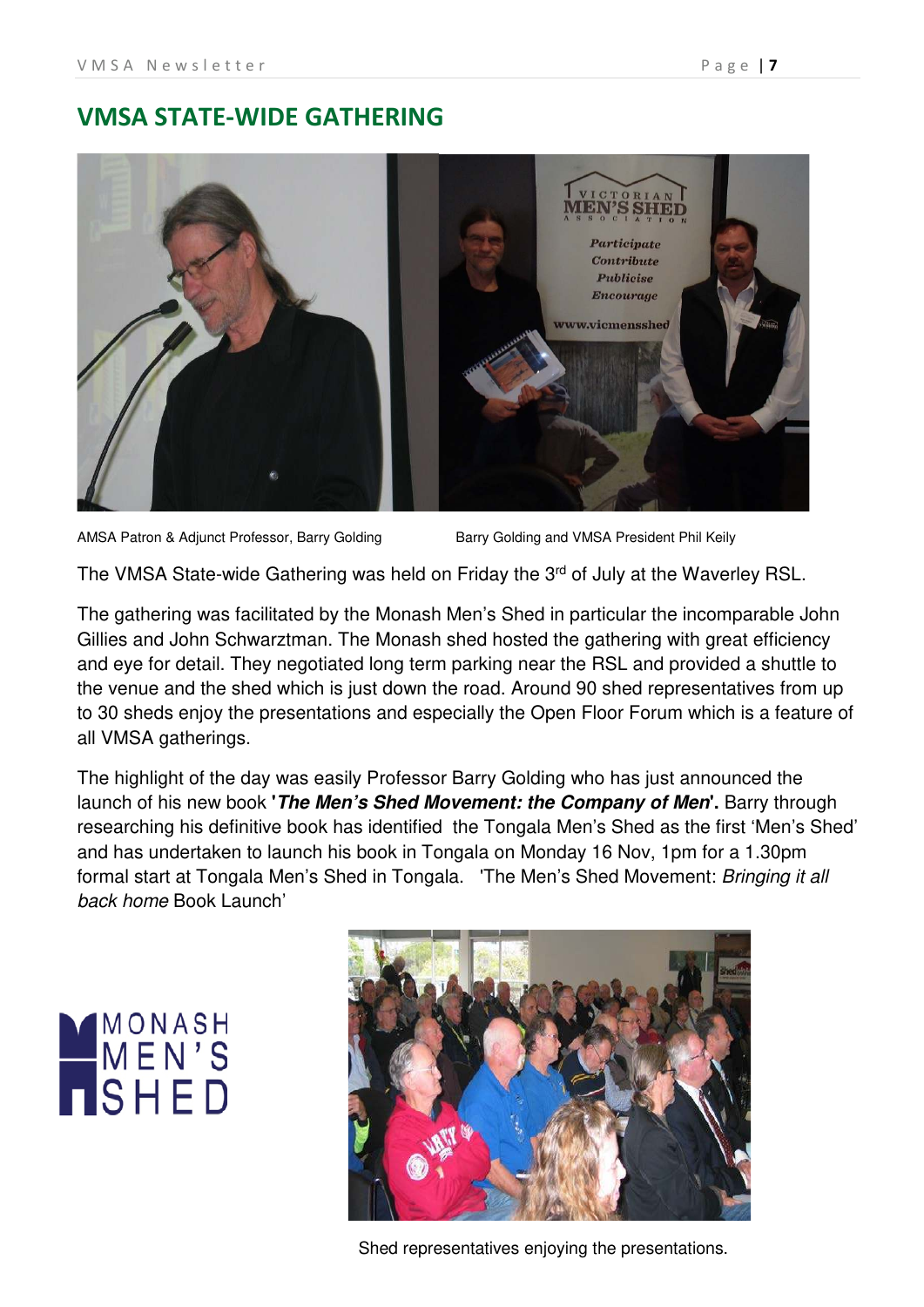# **Mornington Peninsula Cluster**

## **Gary Rogers reports:**

Following some approaches by Sheds from the "old" Southern and Peninsula Men's Shed Cluster I am resurrecting the Cluster but with a new and more "directional" focus.

The Cluster can resume because of the following:

- Chelsea Men's Shed Inc. will be the Auspice for the Cluster, lending its Incorporation as a vehicle through which funding can be applied for.
- Admin support will be provided through the Chelsea Men's Shed being a Host for a small Work for the Dole team of mature aged Centrelink Clients.
- Chelsea has the facilities in which the Cluster can base itself, and run forums, meetings, workshops and seminars.

In short the prime focus is to have regular two monthly meetings – moving between Member Sheds, or at Chelsea – at which a specific topic will be purpose of the day, and the Cluster Admin will seek out appropriate guest speakers who can attend to address the areas of concern that Sheds are having in regards to an issue.

• Wednesday July 29 **Work for the Dole**

- A number of Sheds have been approached by Work for the Dole Providers looking for Sheds to be Hosts.
- Being such comes with a set of responsibilities and accountabilities Sheds need to be aware of before they agree.
- This Seminar will have a Panel of three representatives from WFTD organisations, plus Chelsea who have been involved in WFTD's for over 10 years.
- More details are to follow.

## • September **AGM's for Incorporated and Auspice Sheds.**

- How do you change the Constitution?
- What happens when you have lost your Secretary, Treasurer of President?
- How do we call for nominees for Office Bearers? To mention just a few.
- As September and October are often "AGM" months it is opportune that Sheds are made aware of the obligations under the Incorporated Associations Act.
- So the July get together will answer those questions and it is hoped we will have someone from Consumer Affairs there to answer them.

## • November **Sponsors, Donors and Partners**

The focus of this get together will be hearing from our Shed colleagues of how they have gone about obtaining Sponsors etc.

• December **Xmas Party**

This get together will feature some wholesale and retailers who may be willing to provide us with some giveaways whilst promoting their brands.

**Gary Rogers, BA (Monash), Cert IV Training and Education (PTEP), Cert IV Small Business Operations, Committee of Management Trainer (ACFE)**

*Secretary Southern and Peninsula Men's Shed Cluster, Box 132 Peninsula Parklands, 249 High Street Hastings VIC 3915 Tel - 5979 8323 Mobile – 041 179 5940 Email – [grass09@satlink.com.au](mailto:grass09@satlink.com.au)*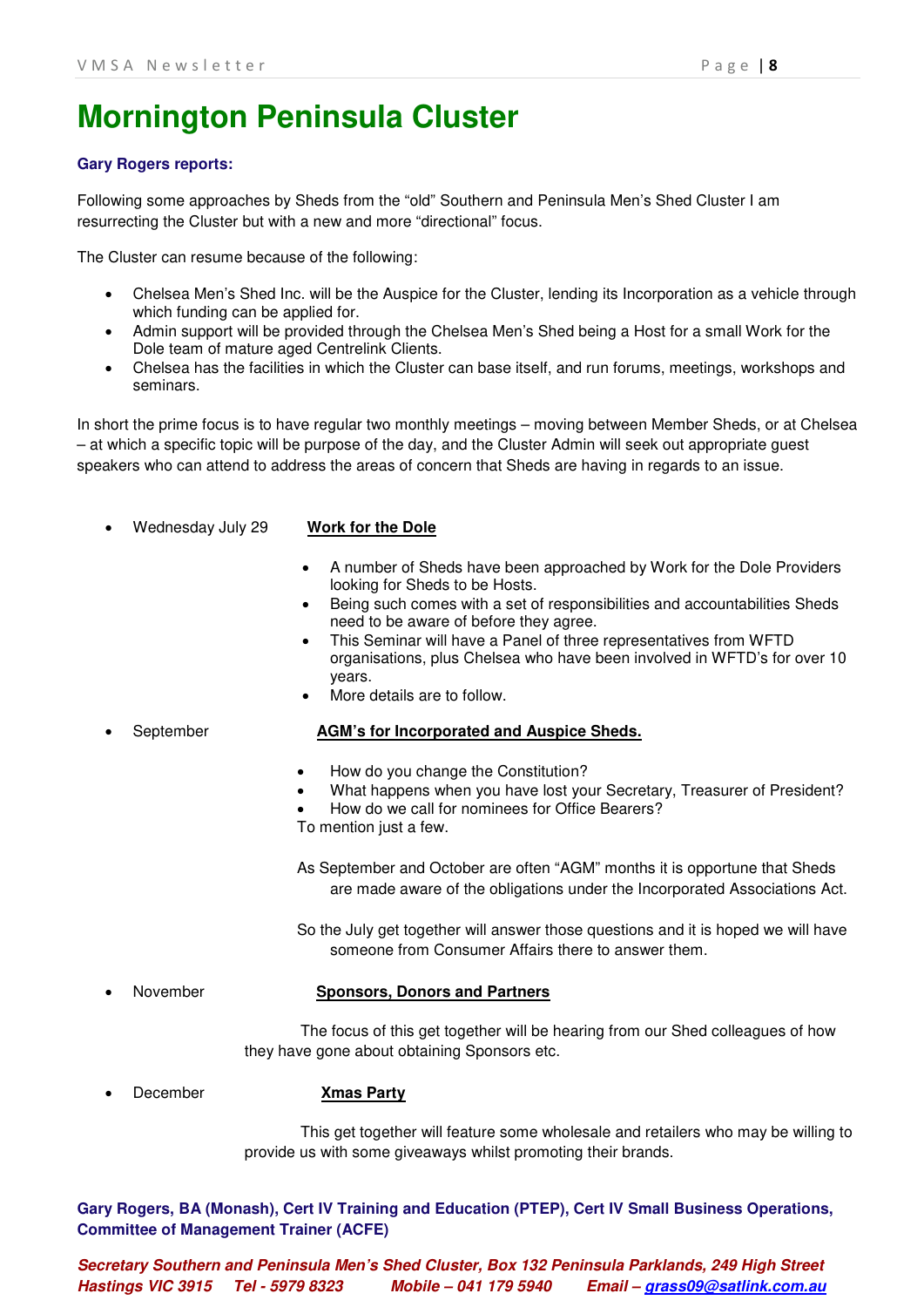# **Opening of the Buninyong Men's Shed**



(L) Buninyong Shed Foundation members President Russell Williams and Neville Wilson.

(R) Bob Forde, representing the Victorian Men's Sheds Association and President of the Beaufort Men's Shed.

## **BUNINYONG MEN'S SHED - HISTORY.**

The original formation of the Buninyong Men's Shed started about 6 years ago with a chance meeting between two men during a walk along a popular track in Buninyong.

They were both in early retirement and hadn't seen each other for around 50 years so they decided to get together again and meet in each other's shed for woodworking, welding etc., and catch up for chats.

Neville Wilson was a retired farmer and Russell Williams was a retired building contractor.

As the result of a suggestion over a cup of coffee they decided they would like to get a Men's Shed going in Buninyong.

After speaking to other retirees in the town and inviting them to join the group, the numbers grew to around 15 and reached a stage when the shed at Neville's, which was the regular meeting spot, was becoming too small. It was suggested that we join the AMSA/VMSA and seek help in getting information on direction and funding to allow us to get our own dedicated Men's Shed.

With the generous support from Local Government, the City of Ballarat, Bendigo Bank and lots of help from local organisations in getting building permits, building materials and equipment we were able to commence putting up our own shed in 2013. The shed was completed in the middle of 2014 and is now the home of 35 members.

Looking back over it all it has been a very rewarding experience for Neville and Russell to see how a chance meeting resulted in the formation of a very important part of our town's social structure.

The VMSA was pleased to source a Defibrillator for the Buninyong Shed which was presented last year at our AGM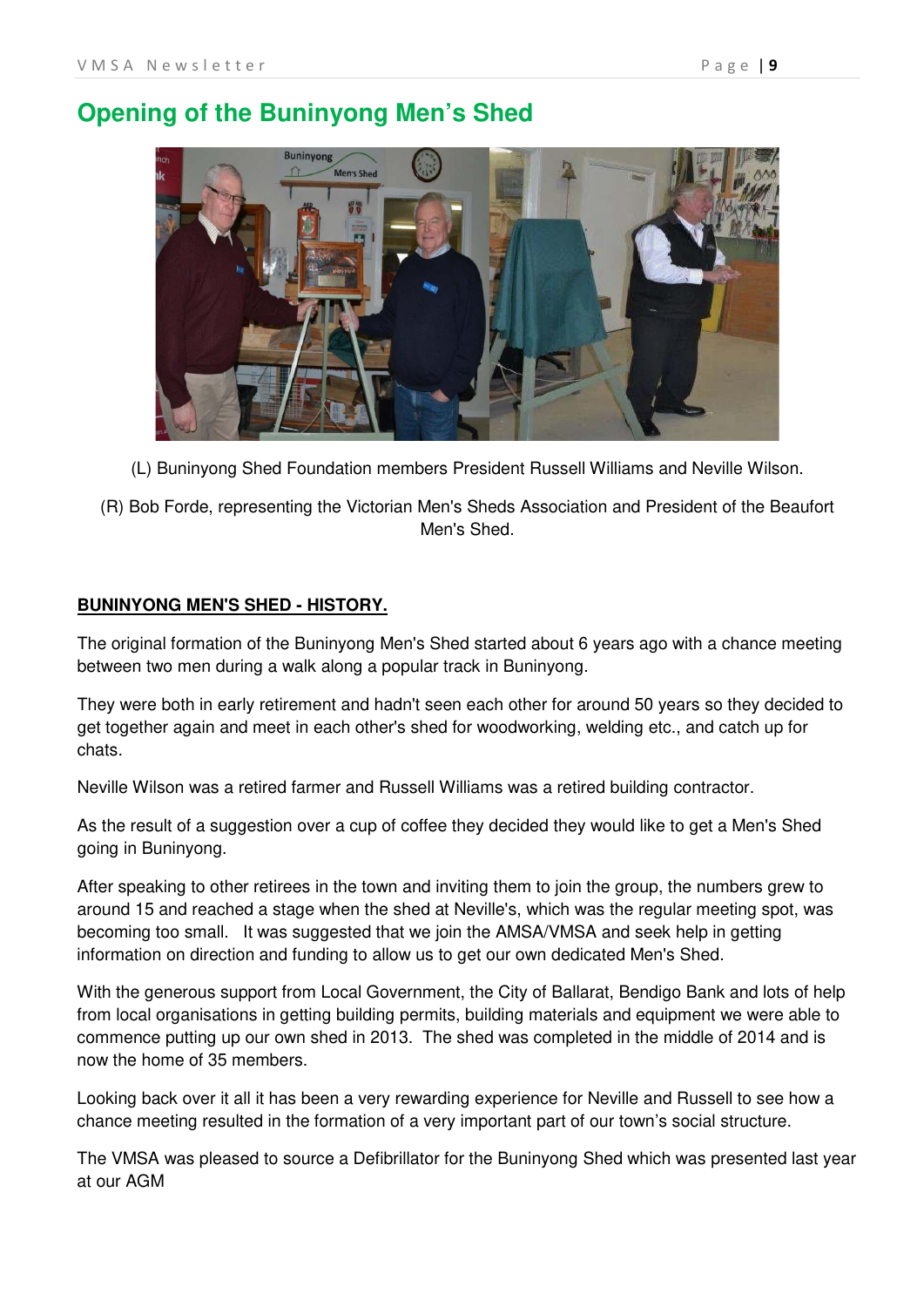# **Upcoming Events**

• **6th National Australian Men's Shed Association Conference.**

Saturday 17 October - Tuesday 20 October 2015.

• **'The Men's Shed Movement:** *Bringing it all back home* **Book Launch'**

Monday 16 Nov, 1pm for a 1.30pm formal start at Tongala Men's Shed in Tongala. 'The Men's Shed Movement: Bringing it all back home Book Launch'

• **VMSA Men's Shed Expo, Queen Victoria Market,**

Sunday 29<sup>th</sup> of November, 2015

**Note: The VMSA is endeavouring to source funding to subsidise conference registrations for 1 representative per shed to attend the 6th National Australian Men's Shed Association Conference Saturday 17 October - Tuesday 20 October 2015.** 

# **Kilmore Shed**



Photos of the miniature Police Cars that were rebuilt for the Victoria Police.

These cars are used for the Police to take to Shows, Hospitals, and various other places

All members of the Kilmore shed had an input in one way or another, but Harry and Charlie led the way.

Great Work in Kilmore!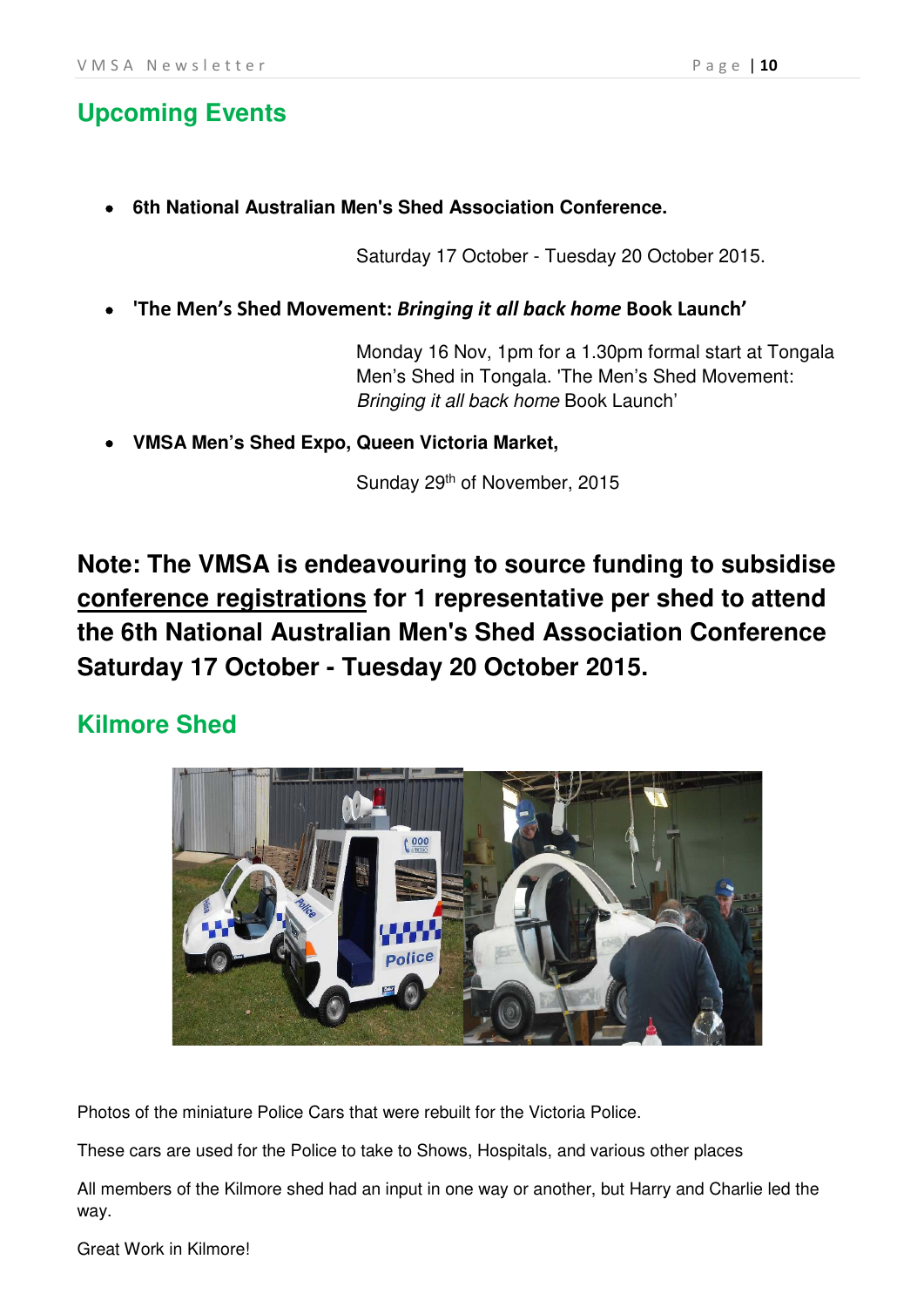# **VMSA Facebook Page**

The VMSA has received a number of queries and requests to find an avenue that sheds can easily list & advertise surplus items they have that they wish to donate to other sheds, or to promote activities that the shed are involved in - such as market days, or fundraisers.

The VMSA has recently created and trialled a Facebook page, this is now available to all sheds and shedders to join, and to place your ads and info on.

Please note this is not the avenue if you wish to sell your surplus good, it is only if you want to donate the goods.

There are plenty of sites available such as eBay or Gumtree if you are looking to sell an item,

The Facebook page is VMSA - Public Notices, you can search for it or go to <https://www.facebook.com/groups/376075325824722/>

Happy posting.

# **VMSA Queen Victoria Market Men's Shed Expo**



After the success of the VMSA Men's Shed Expo at the Queen Victoria Market the VMSA is pleased to confirm the Expo will be held again on Sunday 29<sup>th</sup> of November, 2015.

This will give sheds from around Victoria plenty of planning and preparation time for the day.

Expressions of interest can be forwarded to me at  $\nu$ msa $@$  $\nu$ msa.org.au

## **Insurance and Membership Enquiries**

**AMSA / VMSA membership enquiries.**

*Please note all AMSA Insurance policies fell due on 01/03/2015, if your shed has not returned your survey or have not yet received an invoice for 2015 – 2016 please call or email AMSA Ph. 1300 550 009 or email [amsa@mensshed.net](mailto:amsa@mensshed.net)*